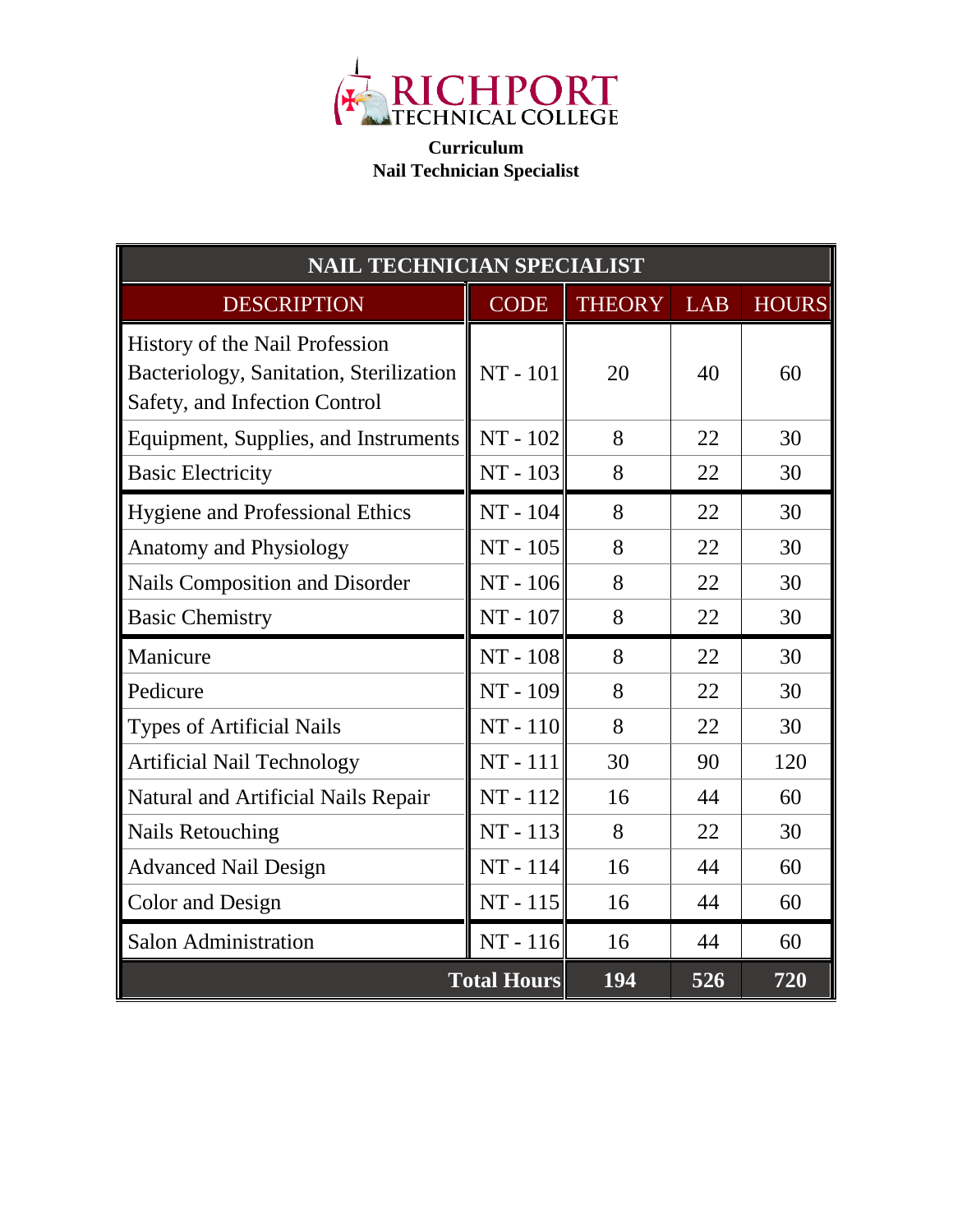## **Program Description**

This program has been divided into theories, practices, and clinics and will help to prepare the students to develop skills that will help them to be able to offer services to the public, in a safe and healthy environment. The care of the hands and feet, artificial nails applications, the repair of natural and artificial nails, fiberglass, as well as nails coloring and designs are included within this course. Salon administration that includes business principles and job skills are also part of this program which is highly beneficial to our students in preparing them to be part of the workforce for a better quality of life. Basic electricity and the Louisiana Cosmetology Act Rules and Regulations are an important part of this Nail Technician course, as required by the state of Louisiana. Upon completion of this course and clear with the institution, the students are going to be able to earn a diploma from the institution. Once they take the State test and pass it, they will be certified by the Louisiana State Board of Cosmetology as nails technicians. This will qualify them to work in any job opportunities related to the field. Sales representatives, Nail technicians in a nail salon, nail salon assistants are an example of some of the professions. Continuing education is always recommended to all nail technicians having completed this course.

## **GENERAL OBJECTIVES:**

To develop professionals in the Nails field that are able to:

➢ Apply the basic skills required to offer diverse and varied services in nails that are current with fashion and technology.

 $\triangleright$  Function within the profession of Nails Specialist Technician as an employee of a business or selfemployed.

 $\triangleright$  Develop their personal image to be successful in the attention and attraction of customers, as well as achieving the highest level of personal satisfaction in performing as specialists in all the nails services offered.  $\triangleright$  To develop competencies, concepts, theoretical principles, and practices to acquire the necessary skills to qualify the students to achieve an excellent work performance level in the field of nails technology.

 $\triangleright$  To provide the students with the necessary competencies and professional tools to position themselves and find employment in the professional field as Nails Specialist Technicians. Specific Objectives

 $\triangleright$  To provide the educational experiences to allow the students to classify, appreciate and acquire a value system that can reflect their individual and collective performance.

 $\triangleright$  To cultivate those aspects of the students' personality that allows them to perform successfully in the profession.

 $\triangleright$  To develop in the student the importance of sterilization and apply healthy, preventive and safety practices for the nails professional and their clients.

 $\triangleright$  To provide the knowledge and proper practices for the students to make correct and informed decisions and properly use products, materials, and nails equipment.

 $\triangleright$  To develop in the students the constant practice of professional ethics with their clients, co-workers, and employer, as well as to deriving satisfaction in the accomplishment of their work.

# **NT-101 History of the Nail Profession, Bacteriology, Sanitation, Safety and Infection Control 60 hours**

This unit has been designed for the students to know and comprehend the origin of the nail profession, its development, and its source of wealth in our contemporary era. Knowledge is going to be provided to the students about different types of bacteria, sanitation, sterilization, and safety and infection control that it is necessary and important to prevent the spread of diseases. The students are going to be knowledgable throughout this unit about the importance of protecting public health. The environment in which a professional nail technician will work should always be safe throughout the principal of infection and prevention.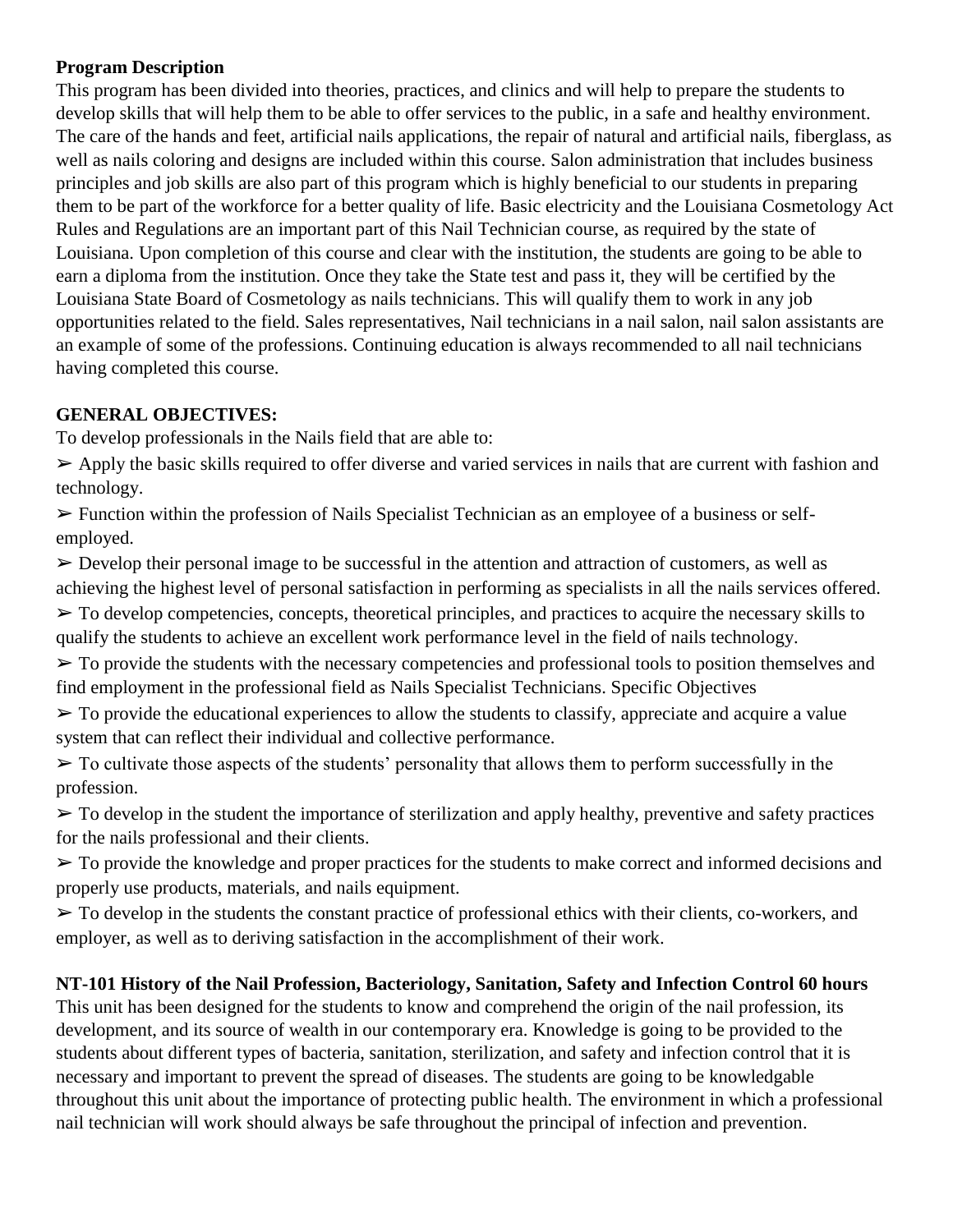## **NT-102 Equipment, Supplies, and Instruments 30 hours**

Throughout this unit, the students are going to be able to know, use and care for the equipment, supplies, and instruments used within the field of a nail technician. The proper use, handling, and care of the equipment and instruments are important for its safe and healthy life, and for the safety required to prevent accidents. This unit also provides knowledge about the various products and supplies available in the market for all types of nail services. NT-103 Basic Electricity 30 hours

The students are going to be familiar with the proper management of the equipment that uses electricity and all the safety precautions necessary to protect themselves and their customers. This unit will provide the students with all the safety procedures while handling any type of electric apparatus. They will learn to abide by the OSHA requirements as it is an important part of our institution.

#### **NT-104 Hygiene and Professional Ethics 30 hours**

The practice of good hygiene plays an important role for a student to grow professionally and healthy as well as the practice of professional ethics. This unit will help the students to cultivate a clean and pleasant personality that will lead them to succeed. The value of the ethical conduct in relation with the clients and coworkers will be emphasized throughout this unit.

## **NT-105 Anatomy and Physiology 30 hours**

Throughout this unit, the students are going to be familiar with the main function of the human body, and how they relate to the services they will be providing to customers. In doing so, they will be able to provide better care to their clients while performing such services.

#### **NT-106 Nail Composition 30 hours**

To become a professional nail technician, it is very important that the students become familiar with the composition of the nails before practicing any nail services. This unit has been designed to help and provide knowledge about the composition of the nails, its disturbances or disorders, which will help the nails students to identify them and be able to offer the proper care and treatments that can be beneficial to customers within the field of nail services available for them to perform.

#### **NT-107 Basic Chemistry 30 hours**

The purpose of this unit is to provide to the students a basic knowledge and practices in chemical principles, which will help them to have a much better understanding about the use, mixing and applications of any chemical services before they do any chemical services to customers. This unit also includes the importance and relevance of reading the labels of any chemical products prior to being used. The students are going to be trained about how they should be handling the products in a safe manner as part of this unit.

#### **NT-108 Manicure 30 hours**

The first step in cleaning, fixing and enhancing the client's hands and nails, it is the manicure. Throughout this unit, the students are going to gain knowledge and practice about the proper way of setting up a manicure table with the necessary tools and products to perform a manicuring service with its appropriate massages for each customer, always following the safety precautions, sanitation, and sterilization procedures.

#### **NT-109 Pedicure 30 hours**

This unit has been designed to help the students to acquire knowledge and practices about the care and grooming of the client's feet by cleaning, fixing and enhancing the client's toenails and feet throughout a pedicure service. At the completion of this unit, the students should be able to set up a pedicure station with the